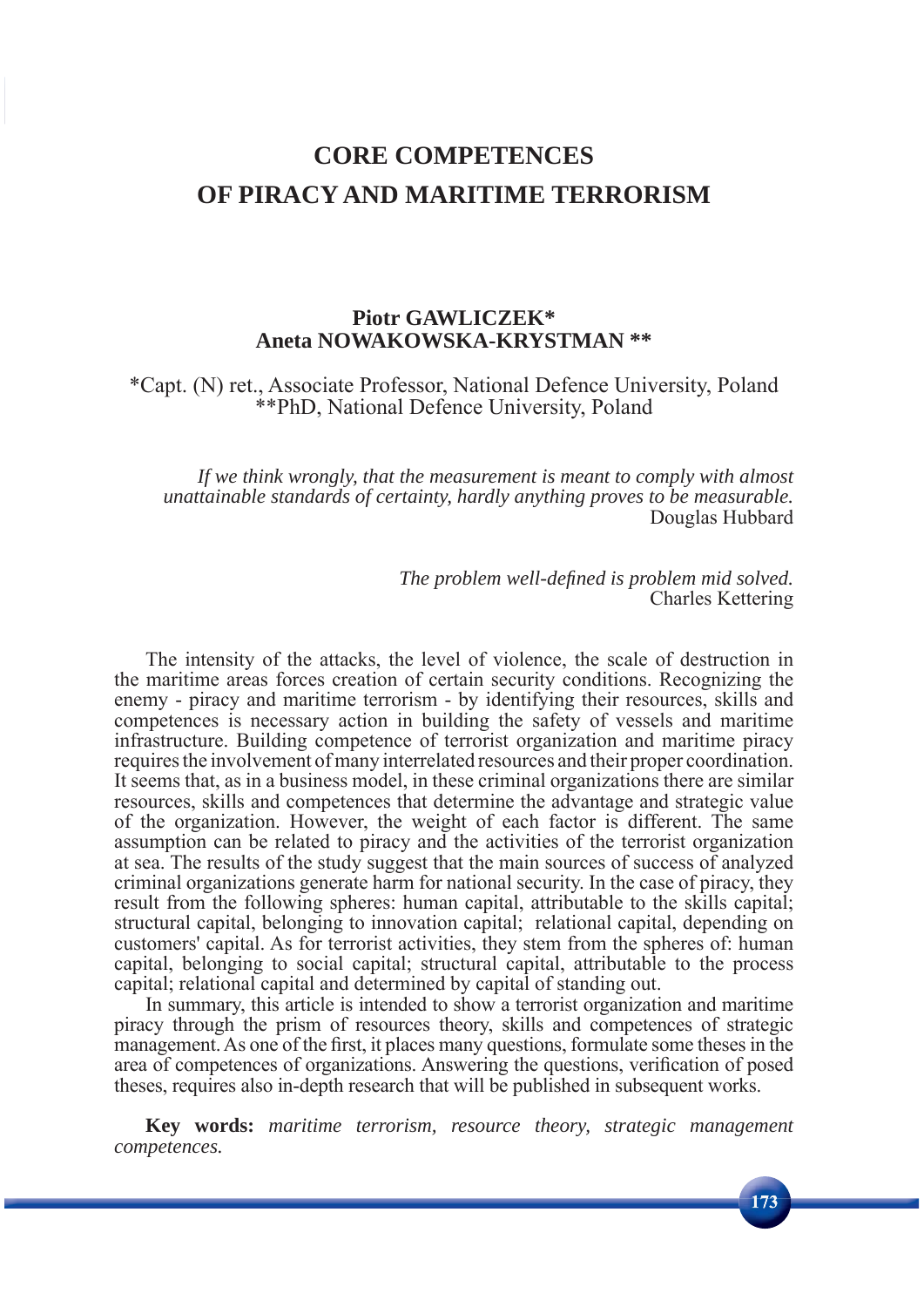# **1. INTRODUCTION**

The growing threat of piracy and maritime terrorism is a derivative of finishing the Cold War and the collapse of the bipolar balance of power in the world. The legal status of marine areas, expansion of areas of instability on land, limiting the presence of naval forces, relatively low price and availability of ships, as well as poverty, also influence the situation [1]. This suggests that marine areas may become another arena for global war.

The purpose of this article is to show terrorist organizations and maritime piracy in the light of the theory of resources, skills and competences of strategic management. It is this way of thinking that has dominated the approach to the strategy of the organization in the early nineties. In economics and sciences on organizations, analyzes of the importance of intangible assets, among others, inter alia the knowledge and the ensuing innovation, began to appear more and more often, as well as changes in the approach from competition to cooperation  $[2]$ , which significantly lead to the success of the organization. It is therefore necessary to ask if there are universal success holders for all organizations, or whether they depend on the type of business. Holders of success - key competences – of terrorist organizations and maritime piracy, in this case, are harm generators to national security.

Research for this article was performed by "desk research", supported with diagnostic survey using technique of unfinished sentences, which was conducted in 2015-2016. Its aim was to illustrate the main features of piracy and maritime terrorism. The question asked related to the comparison

of piracy and maritime terrorism to animals that are endowed with specific characteristics. The respondents were students of military universities, focused on security, defense, international relations and political science [3].

#### **2. CHARACTERISTICS OF PIRACY AND MARITIME TERRORISM**

Maritime piracy accompanies humanity since ancient times, because transported goods were prey for robbers of the sea. Revival of this practice took place in the early 90s of 21st century. This is a period that marks the creation of powerful gangs, living nicely from the sea loot, meaning very well-organized structures in the shape of a small armies, which travel by very fast boats, often armed with machine guns, RPGs and mortars, attacking certain ships. They have the GPS receivers, devices for eavesdropping and interfering with radio communications, coded means of communication, diving equipment and watercrafts. They have corruption ties with local police, coastguard, shipping companies, port workers, often with crews of ships - all to ensure their freedom of action and information on valuable cargo. However, modern pirates are also small groups derived from the poor port thieves and impoverished fishermen in primitive boats. They sail on primitive boats, usually get on ships which stand at moorings near the shore at night, terrorizing the crew and passengers with knives, machetes, sometimes firearms, and then rob what they are able to take [4].

It should be defined what piracy means. The Geneva Convention defined piracy as any illegal act of violence, detention or any act of depredation, committed for private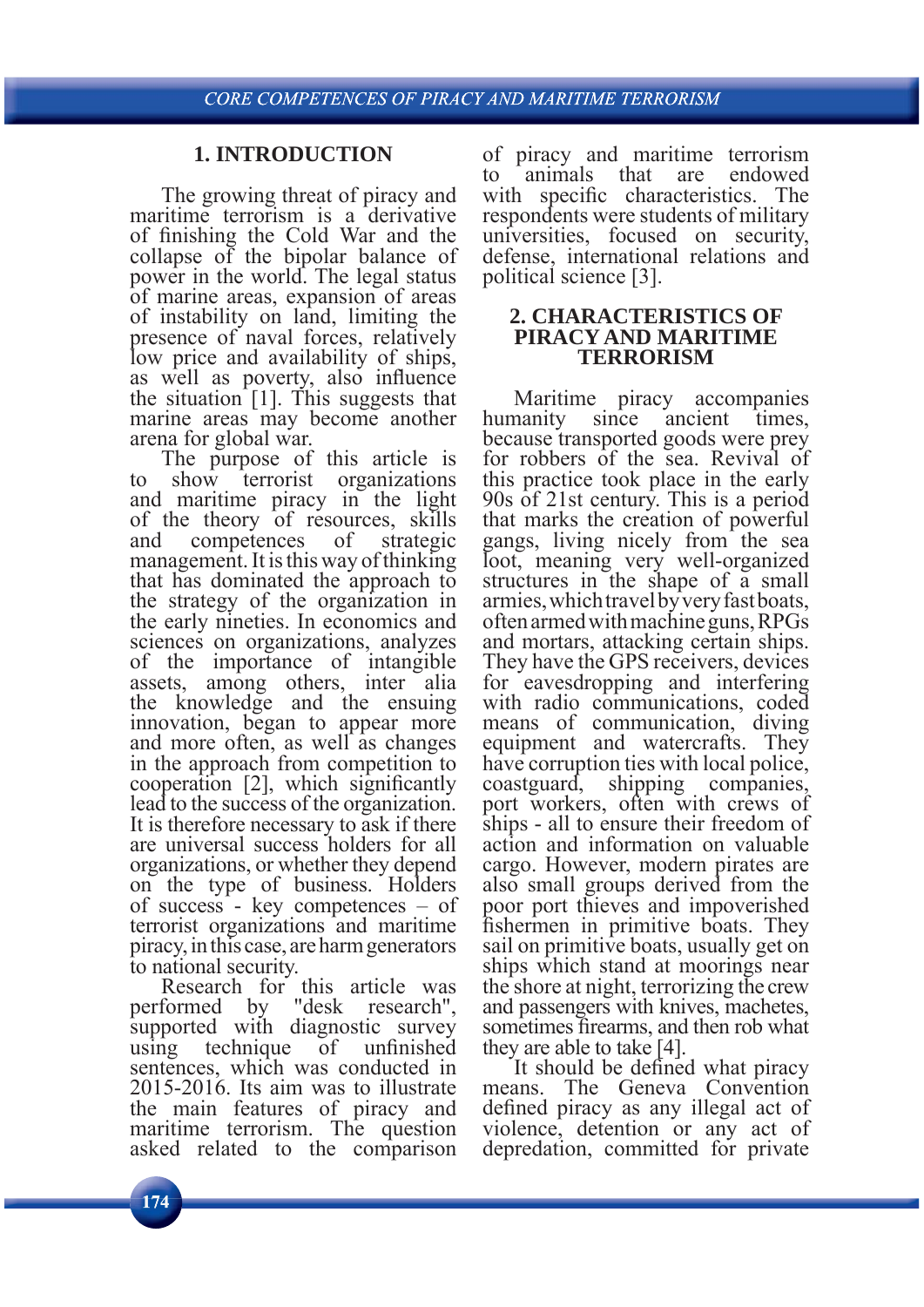ends by the crew or the passengers of a private ship or a private aircraft, and directed on the high seas, against another ship or aircraft, or against persons or property on board such ship or aircraft [5].

The number of pirate attacks, robberies on global water reservoirs is not high, the Report of the International Maritime Bureau (IMB) devoted to marine piracy states that their number fluctuated over the past 20 years in the range of 200 - 470 a year. It may be concerning that there is an increase of the degree of brutality, kidnappings for ransom, the higher amount of ransom, prolongation of the time of detention of individuals and crews [6]. It should be noted that some attacks are not reported. The damage is estimated to be the around 7 - 12 billion USD. 95% of the costs due to the activities of Somali pirates. Also increases the activity of Nigerian pirates. Attacks most often occur in the waters of Southeast Asia, Africa (Gulf of Guinea, coast of Somalia, Tanzania, Senegal), Black Sea, South America (near the ports of the Caribbean, Brazil, Ecuador and Peru). Two incidents, which took place in 2008, should be mentioned. They motivated the international opinion to take a closer look at the groups operating off the coast of East Africa. It was kidnapping an Ukrainian vessel "Faina" transporting Russian tanks, rocket-propelled grenades and ammunition and supertanker Sirius Star, worth \$ 150 million while 300 thousand tons of oil carried in its tanks represented a value of more than  $$100$  million [7].

Over time, in the 60s of the twentieth century, the source of potential threats at sea increased by acts of terrorism. Maritime terrorism means planned and organized violent attack resulting from political, religious and ideological motives,

directed against persons, ships, port facilities, installations at sea. It aims to force the state authorities, societies or individuals to perform specific behaviors, give concessions or financial benefits  $[8]$ .

Maritime terrorism has been launched in January 1961 by acquiring the passenger liner Santa Maria. The most spectacular attacks were made: in September 2000 on the destroyer USS Cole, in October 2002 on the oil tanker MV Limburg, since most desirable targets of terrorist attacks are marine tankers, passenger and cruise vessels, as well as ships with dangerous cargo and warships. The attacks are carried out using fast boats, bombs set in vehicles and containers. To put pressure on governments, terrorists use hijacked ships as a weapon (ships traps), threatening to cause an environmental disaster.

Attacks on objects of the sea represent only about 2% of the total number of events on the ground of terrorism that took place in the last 30 years. However, it is unsettling thought that the main objective of the terrorist attack at sea basins is not vessels but critical infrastructure facilities of international importance. Concerning is their level of resistance to this threat [9].

It is noted that the links between piracy and terrorism strengthen, however, it does not entitle us to regard this as same practices [10]. Frederick Chew presents them in three categories: ends, means  $\frac{1}{11}$ . The aforementioned ends of the attack and used resources are therefore not the only difference between terrorism and maritime piracy. In contrast to piracy, due to fuzziness of terrorist organizations, they are extremely difficult to locate with the certain territory. Furthermore, this territorial coverage generated by these threats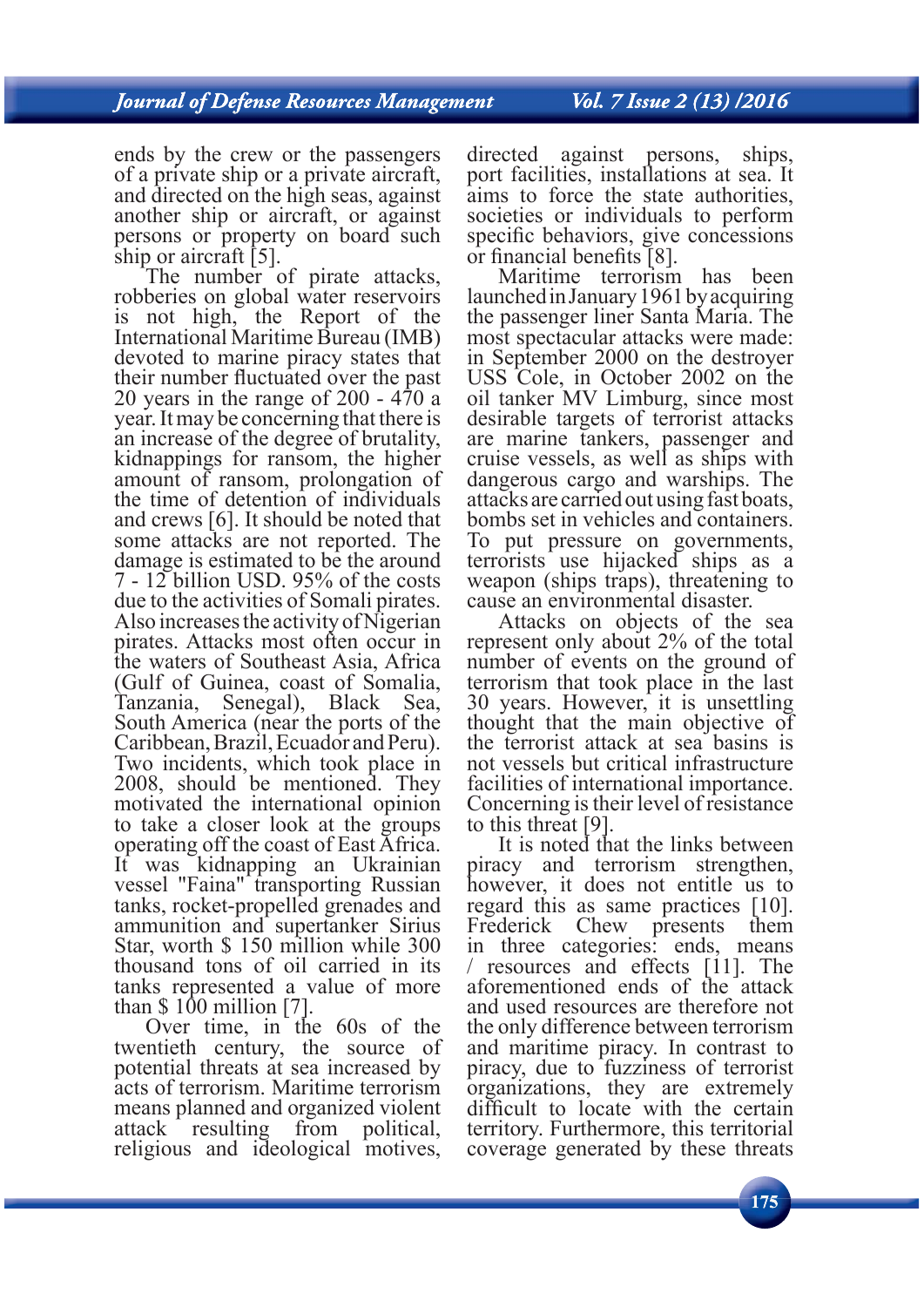is different. Therefore, to acts of terror restrictions as to the purpose, place, object, time or method do not apply. This is an advantage over the security services. The significant difference is also apparent from the motivation of both acts. Pirates are motivated by personal gain, whether it is from the sale of stolen goods, the ransom for the vessel or the crew. They make effort to cover their tracks and not arouse media attention. Another motivation can be attributed to terrorist activities, which are supposed to be spectacular to attract media attention, which enhance the feeling of fear. Apart from the physical annihilation of the enemy, this is one of the main goals of a terrorist attack. These actions stem from religious or political motives. Thus, in a category of its effects, maritime piracy is concentrated at the operational level, while maritime terrorism at the strategic level. When it comes to resources, piracy has less developed means and skills than terrorists [12].

The effects of piracy and maritime terrorism, meaning distortion of international shipping, trade, threat to life and property of many people, cause the international organizations (UN, NATO, EU, ASEAN [13]) to debate on how to counter threats in the aquatic environment, with what kind of fight, and thus, to detect and transmit data on the possible occurrence of these risks. For this purpose, it becomes necessary to recognize the enemy, including using the concepts of school of resources, skills and competences of strategic management.

Do these differences affect the specificity of key competences? Do these competences are the same as business model? We try to provide preliminary answers.

#### **3. ASSUMPTIONS OF THE THEORY OF RESOURCES, SKILLS AND COMPETENCES**

The article *The Core Competence of the Corporation* [14] initiated thinking about the organization as a set of resources [15] and capabilities. However, we already find reasons for such thinking in books of W. Ouchi Theory Z [16] and T. Peters and R.H. Waterman In Search of Excellence [17].

Therefore, what do we mean by the basic concepts: resources, skills, competences of the organization. Resources are what the organization is and / or controls. The organization has the greatest control over material resources. Over the intangible assets it has only partly control. Intangible resources are both internal and external factors, for which the organization has access and which it can use. Therefore, not all resources can be bought and sold on the market, imitated or substituted [18]. This is called strategic assets (strategic assets), which are: know-how of the organization's members, accumulated knowledge, organization's reputation and loyalty of beneficiaries. Since these are intangible resources, they are not are recorded by organization [19].

Capabilities are processes and are what the organization can do best, using strategic resources as the basis. This involves building a competitive advantage by such use specific skills that lets it stay ahead of the competition, which in this case are the state institutions responsible for the security of states. Briefly determining, resources are what the organization owns and the skills and competences refer to what it does [20].

For the purposes of this article it is worth noting that for consulting companies, key skills are: systematic acquisition of very good employees, developing effective teams. However,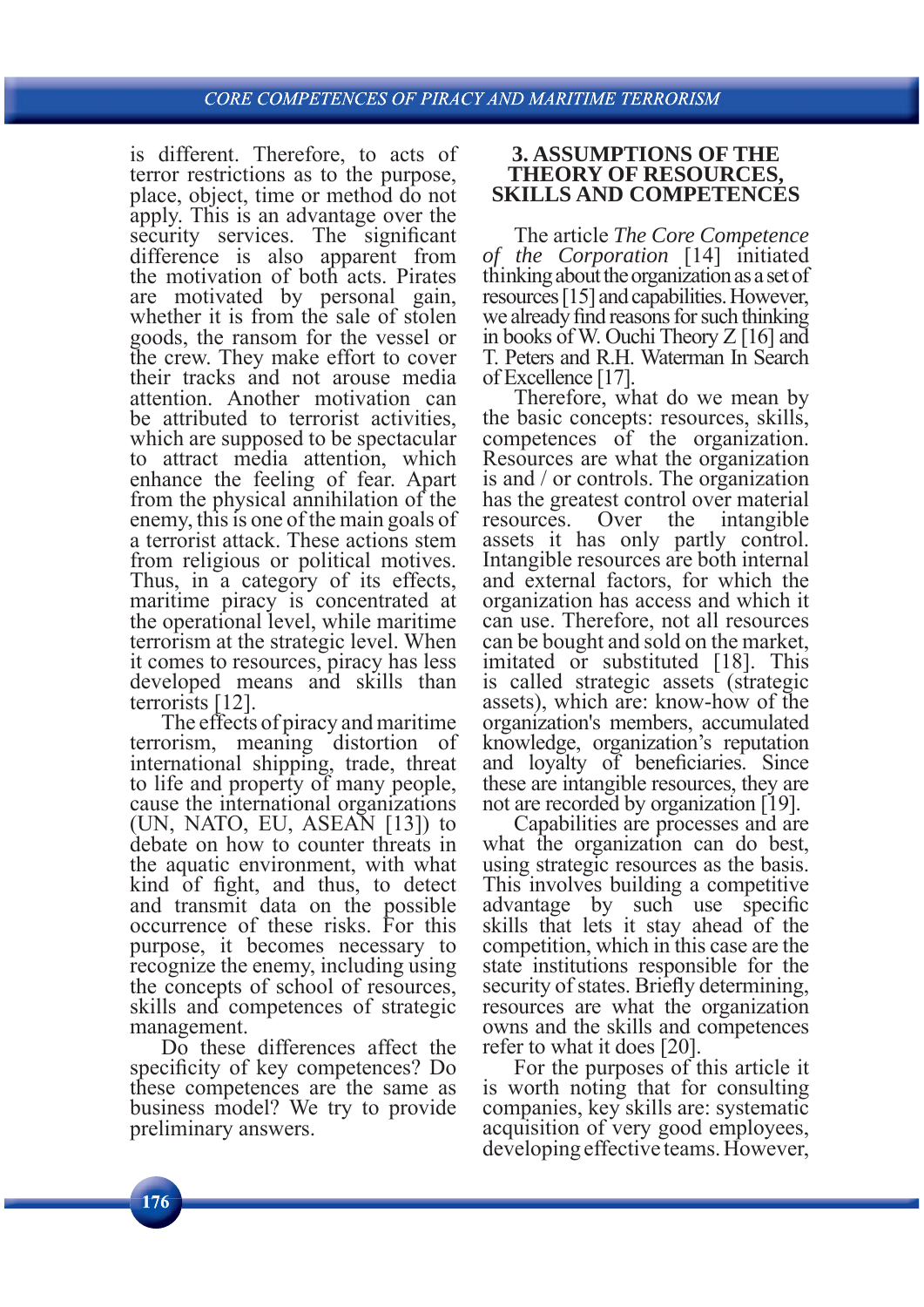Vol. 7 Issue 2 (13) /2016

ownership of strategic resources and key skills is not the end of the search for success of the organization.

The organization is building its advantage based on the configuration of resources and skills in core competences. Base resources are the basis for the organization to build them. Skills of permanent coordination and use of resources for achieving the objective prove the acquisition of specific competence by organizations. This is basis for a complex resources [21]. They are the more valuable for the organization, the more of the possessed resources are rare, valuable, difficult to be imitated

and efficiently organized - **Figure 1**.<br>The organization, therefore, should focus on creating their own resources and competences in areas where it can make the greatest strategic value, reject the activity of marginal importance. The most important factor in business organizations in creating advantages are intangible resources, the culture of organization and leadership included [22].



Fig. no. 1. Prerequisite for creating organization strategic value

 Source: own work, based on: M. Javidan, Core Competence: What Does it Mean in Practice?, "Long Range Planning", February 1998, p. 31.

According to MERITUM project Measuring Intangibles To Understand And Improve Innovation Management  $[23]$ , the classification of intangible assets is: human capital, organizational/structural

capital, relational capital. Human capital is defined as knowledge, skills, experience and abilities that employees take with them when they leave the organization, it is therefore a set of features that allows to perform tasks, solve problems in the organization, creating innovation collectively, to build relationships, reasoning, and decision-making. This capital consists of the capital of knowledge, social and developmental skills. Structural capital is defined as a body of knowledge that arises at the end of the working day, and these are all resources that support the work of members of the organization: the organizational structure, databases, procedures, processes, organizational culture, organization knowledge, learning, flexibility, willingness to change. This capital consists of organizational, process and innovative capitals. Relational capital determines resources related to interpersonal and interorganizational relations, ability to establish and maintain a close and lasting relationships, build a social network, meaning factors related to external relations. This capital is the market, standing out and customers' capital.

The last element of presented theory, is the assumption that there must be a dynamic fit, stretch between resources and intentions of the organization. It is meant to remain in equilibrium with the environment, efficient resource allocation, the use of resources to push up [24].

## **4. RESOURCES, SKILLS AND COMPETENCES OF PIRACY AND MARITIME TERRORISM**

Terrorist organizations and piracy can be compared to Japanese companies, whose strength lies in human capital. Human capital is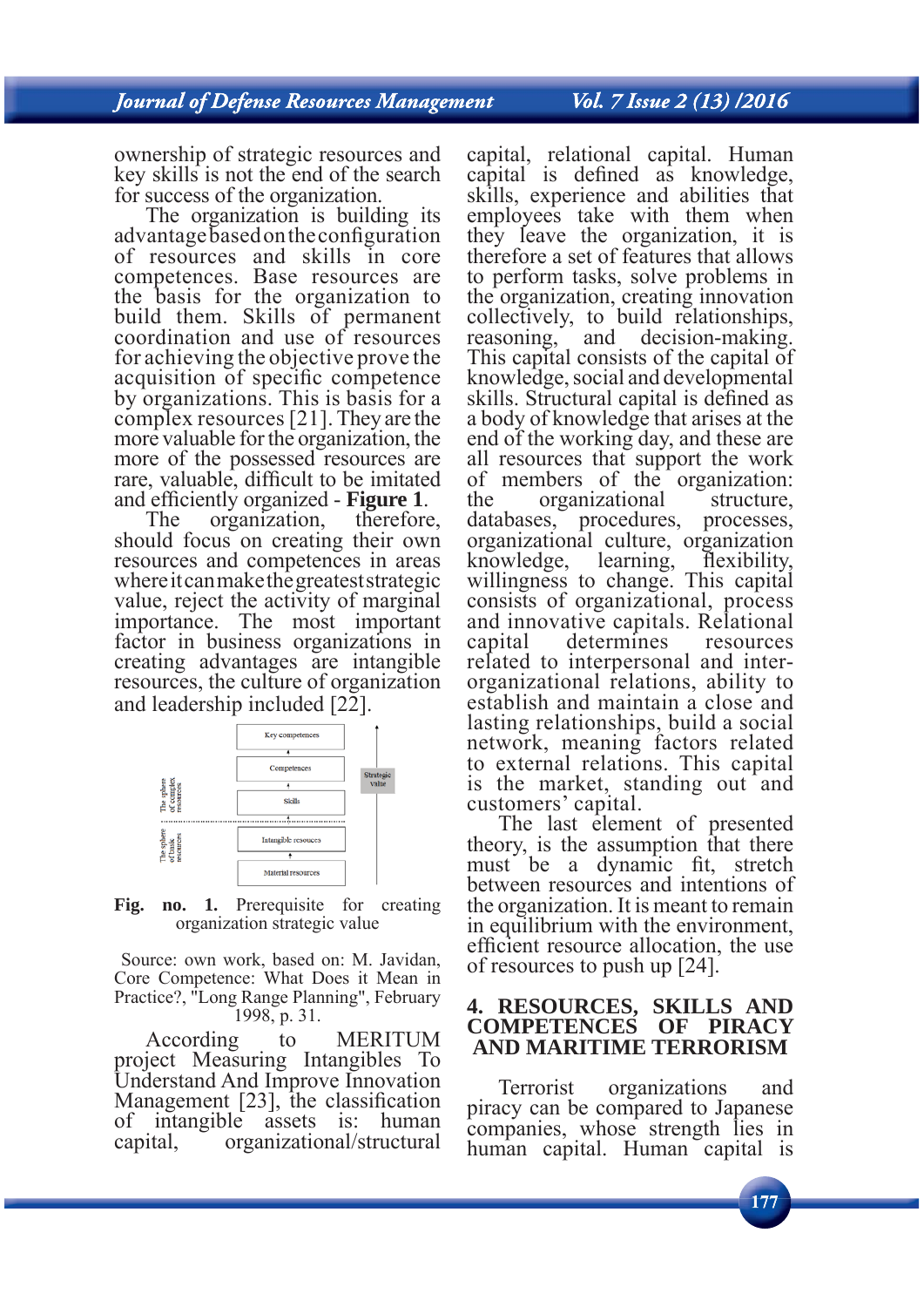defined as the sum of the capacity, the knowledge, skills and experience of the members of the organization and management that are useful to perform complex tasks, and the ability to expand these resources by way of learning [25]. It creates added value for the organization in two ways: direct application of knowledge and skills of members of the organization in the process of taking action, for example, implementation of attack, the negotiation process and the accumulation of knowledge in intangible assets. The aim of the organization is therefore not to gain "labor" but knowledge workers, which can be characterized by a certain state of mind and attitude [26]. Management of such people requires adequate organizational culture and leadership. These are two factors that contribute to the formation of structural capital of organization [27].

Organizational culture is a social environment that creates organizational, formal and informal behavior, defines the nature of the members who will be best at achieving the objectives of the organization, shapes the scope of individual freedom to take action without prior approval and influences the way in which people interact with themselves inside and outside the organization [28]. It consists of history of the organization, in the case of terrorism characterized by religion and politics and in the case of piracy by poverty, the traditions of the sea, with its successes and failures. Organizational culture is like the body's immune system, rooted in the organizational subconscious and it decides on the organizational development of core competences [29].

Confirmation to these claims can be found in the texts of Ouchi, who wrote that the strength of Japanese firms comes from the proximity of mutual relations, loyalty and

trust between members of the organization and is characteristic of clans and tribes, just like in the case of terrorism and piracy. Similarly, Peters and Waterman, who sought the perfection of US companies in the eight principles of action, where community norms and values has been recognized by them as one of the most important. Are criminal organizations – as in theory of excellent organizations a group characterized by: an obsession for action, close contact with the customer, autonomy and entrepreneurship, focus on values, treating people as the most effective resource of organization, restricted activity profile, limiting the number of management, discipline and ease[30]?

It seems that the source of success: advantages and creating organizational values are intangible resources. In particular, knowledge contributes to the creation of values, more precisely the ability of criminals to use the latest technology, weapons, GPS, satellite communications [31]. Its optimum utilization depends on the culture of the organization, whose mission is to create such an environment that a member of organization wanted to share their secret knowledge. Culture is the result of formal and informal relationships, processes, systems, as well as the strategies and goals of the organization. It depends, in large part both for piracy and terrorism, on the cultural factor, which is the product of the local tradition [32]. Creativity is a factor associated with knowledge, which also – it appears - fundamentally creates activities of terrorist organizations, maritime piracy. Creativity is defined by creative attitude, which contributes to the creation of new, original ideas, solutions. It may be stimulated internally (for example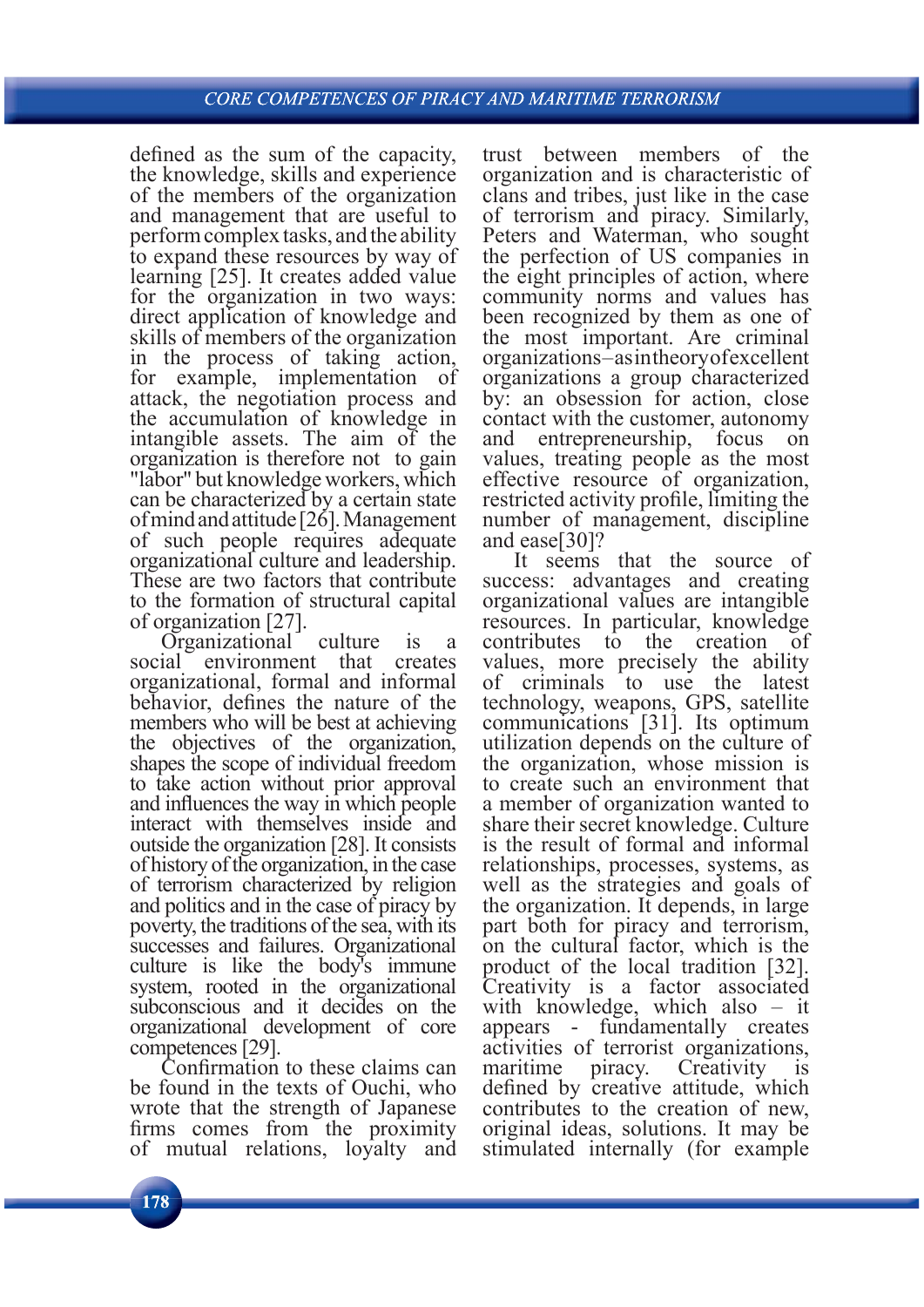Vol. 7 Issue 2 (13) /2016

by suitable selection of members of the organization, motivation system) or external pressure (the activities of other criminal organizations, political or religious considerations). Knowledge however, is not longlasting factor in value creation. Reproduction of knowledge, its imitation by others, results in loss of advantage. That is why creativity is so important, for example continuously changing the way of conducting terrorist services and maritime piracy. Non-standard and audacity is in fact difficult to predict by the security services. Thus, a particular resource of organization is secret knowledge, laying in the members of the organization [33]. There is some concern here, however, limiting value creation to this resource, because part of this knowledge is lost in the event of suicide bombings. Nevertheless, this translates into strengthening the organization's brand.

Martin N. Murphy points seven factors, four of which claim the potential of pirates, namely: the mobility of the pirates, the ability to use the latest technology, maritime traditions and the availability of suitable hiding places [34]. The first two classify human capital, next two the relational capital.

An extremely important internal factor of a terrorist organization, maritime piracy, as well as business organization, seems to be leadership, because it influences creating strategic architecture of an organization which will be the roadmap of the future. Leadership in hierarchical structures like piracy and maritime terrorism pose the kind of relationship between management and subordinates. It is the ability to mobilize others resulting not only from the possession of specific knowledge but rather from charisma and authority [35]. The map leaders will create is supposed

to determine the key competences and their components, which make advantage in the market of security risks now and in the future [36].

In case of a terrorist organizations, and to a lesser extent in case of maritime piracy, Internet is a particular resource that flows from the outside. It is an effective way to communicate for the organization's members in case of distributed organizations. It also allows quick contact with the public.

In conclusion, analyzing the literature on the subject, it seems that human capital, organizational culture and leadership (**Figure 2**) are those specific factors in these organizations that create value of piracy and maritime terrorism and the advantage over the institutions responsible for national security. Features of the resources of piracy and maritime terrorism (durability, transparency, transferability and susceptibility to copy [37]) forming the advantage, seem to be immune to erosion, because constantly there is a similar number of attacks in the areas of water.



**Fig. no. 2.** The relationship between human capital, leadership and organizational culture

Source: G. Urbanek, Competences and the value of the company, Wolters Kluwer Polska, Warszawa 2011, p. 42.

One cannot forget that intangible resources are not sufficient for effective action. Financial resources, technical equipment are essential to carry out the attack.

A study conducted between students of military academies: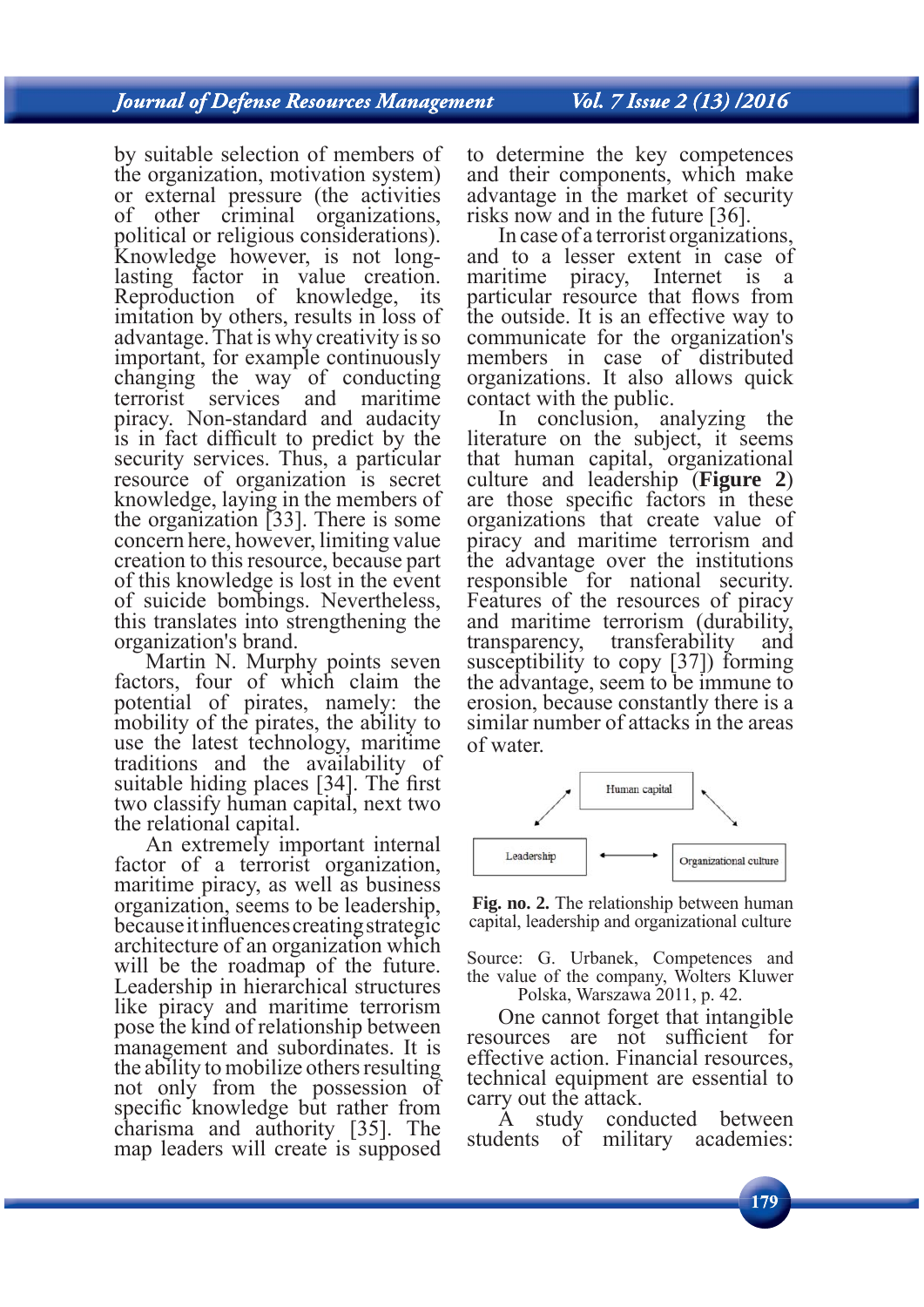Naval Academy and National Defence University of Poland are supplementary to analyses resulting from the review of the literature. Used method, a diagnostic survey technique of unfinished sentences, corresponds with the type of respondents and objective measurement, meaning reducing uncertainty by nominal measuring through small sampling [38]. The results will form the basis for stating and subsequently verification of hypotheses in terms of the perception of piracy and maritime terrorism [39]. Results of the survey were as follows:

1) Among the NDU students, responses to question determining the animal which corresponds with the activities of pirates were narrower in relation to the terms for terrorism at sea. Pirates frequently been likened to sharks, hyenas and foxes. In the case of terrorism they were: sharks, lions, wolves, and sheepdogs;

2) In the opinion of NDU students, typical modus operandi of pirates is characterized by: cunningness, aggressiveness, ruthlessness, speed, mobility, deceit, acting in a group, using the occasion, attacking the weak, feeding on foreigners, getting richer at the expense of others, concealed activities. Terrorists can be characterized as a symbol of fear, strength and size, tranquility and efficiency, planning and coordination of activities, ferocity, action in herds, loyalty to the leader, defending its values, the environment, loyalty, concealed activities, gaining at the expense of others;

3) Among the NA students, responses to question determining the animal which corresponds with the activities of pirates and terrorists were comparable. Pirates frequently been likened to hyenas, foxes and magpies [40]. In the case of terrorism, they were lions, tigers, sharks and foxes [41];

4) In the opinion of NA students, typical modus operandi of pirates is characterized by: cunningness, greed, deceit, ruthlessness, taking care of their own interests, feeding on foreigners, attacking by surprise, achievement of the objectives regardless of the circumstances, dangerousness. Terrorists can be characterized as dangerous organization, cunning, clever, strong, unpredictable, brave, tenacious, efficient, active in the group.

Summing up surveys it may be noted that:

• in both groups of respondents there is great indecision, the difference between comparisons of pirates and terrorists to animals (NDU students indicated 6 different animals in reference to pirates, 16 in reference to terrorists; in the case of NA students the difference is insignificant 10 and 11). This may be a result of operating history, the more complex nature of the organization;

• indications suggest that actions of piracy and terrorism are perceived as similar practices, as indicated by the four repetitions in case of NDU students (sharks, hyenas, lions, wolves) and three in the case of NA (sharks, hyenas, foxes). The similarities stem from defining characteristics: activities in secret, surprise attack, obtaining benefits at the expense of others. And it stresses that these organizations are threatening and dangerous;

• students asses the characteristics of terrorist organizations with more positive tone than maritime piracy because they are better organized, work in a group, they are strong and effective, their mode of action is based on a different organizational culture.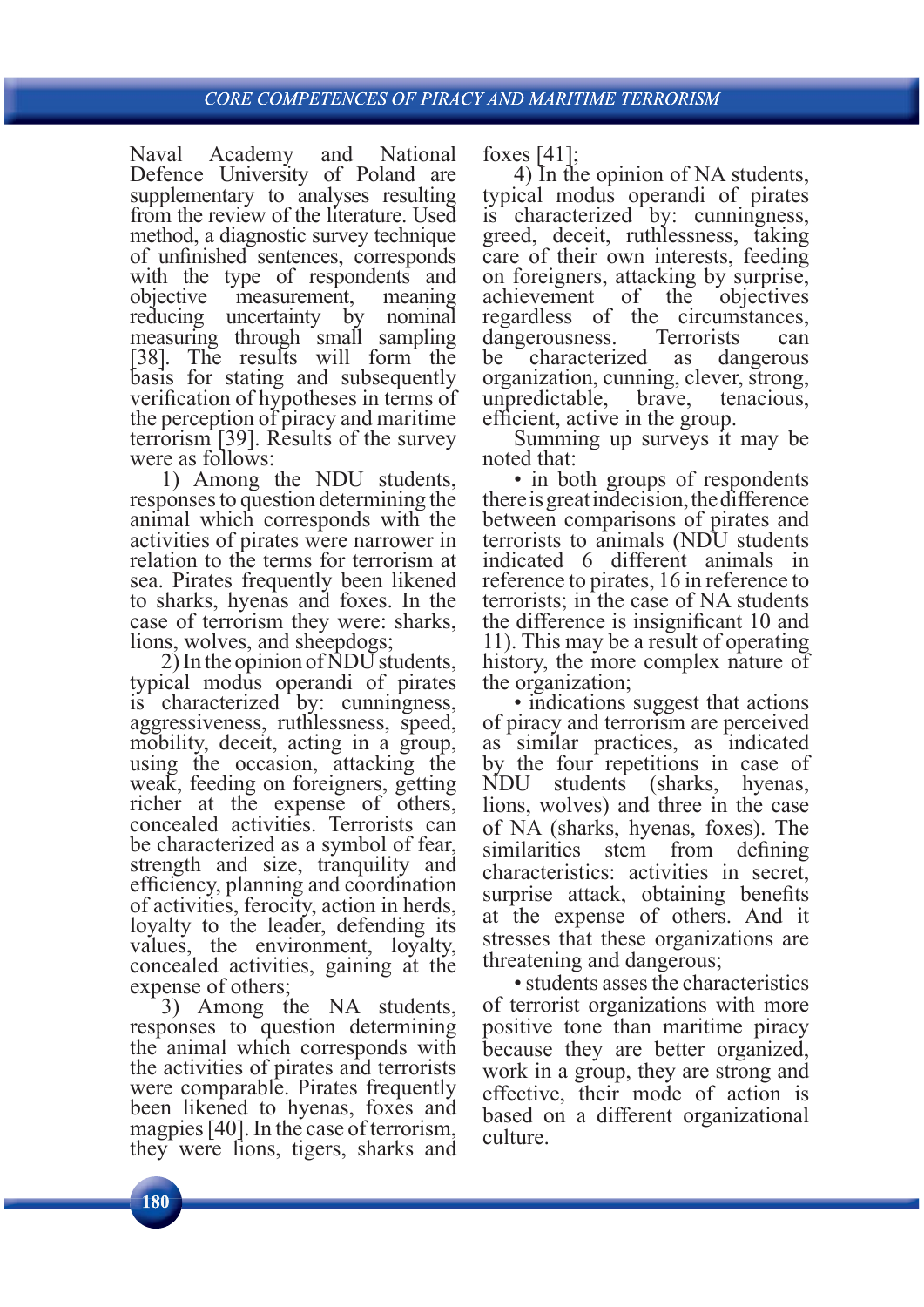Vol. 7 Issue 2 (13) /2016

## **NOTES AND REFERENCES**

[1] M.N. Murphy, Future Scenarios and Future Threats: What Happens if Piracy is not Controlled, and How Might Manifestations Change?, [in:] Conference on Global Challenge, Regional Responses: Forging a Common Approach to Maritime Piracy, Dubai 2011, pp. 36–37; E. Frecon, Piracy in the Malacca Straits: notes from the field,  $\mu$ IIAS Newsletter" 2005, p. 36; J. Machowski, Piractwo w świetle historii i prawa, Warszawa 2000, p. 34.

[2] Brandenburger, B. Nalebuff, Cooperation, Doubleday, New York 1996. Evidenced by – among others - recruiting attempt of allies for September 11 attacks by bin Laden in 2000. See: 11 września oczami Al Kaida, http://www.cda.pl/ video/209952fc, (Access: 15.09.2015). The possibility of cooperation between pirates and terrorists, which is likely to cause a synergy effect, raises concerns about security. The perception of the organization as an open system increases the flexibility of the network participants, alliances. This enables achievement of scale effect and overcoming the barrier of time compression diseconomies. Contacts between Asian piracy and contacts of Asian pirates with separatist and terrorist groups in politically unstable regions in Indonesia and the Philippines can be an example of these connections. In 2000, on behalf of the Muslim rebel group Abu Sayyaf, pirates kidnapped 21 foreigners off the coast of Malaysia.

Cooperation is also reflected in the security studies. The concept of cooperative security has been developed by NATO and implies the development of a system of co-dependent, co-operating with each other and complementary subjects of international relations and security, as well as comprehensive recognition of security, as a reaction to the existing and anticipated threats. This system requires the establishment and efficient functioning of the division of labor between various actors shaping security. K. Malak, Typologia bezpieczeństwa. Nowe wyzwania, http://stosunki-miedzynarodowe. pl/bezpieczenstwo/954-typologiabezpieczenstwa-nowe-wyzwania?start=2, (Access 7.12.2015)

[3] The study included two randomly selected groups of students: 20 students of the National Defence University in Warsaw (5 women, 15 men; 14 in 15-24 age group, 2 in 25-34 age group, 4 in the range of 35- 44, they had secondary education: 5 people with technical profile, one economic and humanistic, concerning security); 18 students of the Naval Academy in Gdynia (13 women, 5 men, all aged 15-24, 13 people profiled for security, 5 humanities).

[4] Terroryzm morski – niedoceniane zagrożenie. Wywiad z Sebastianem Kalitowskim, http://www.terroryzm.com/ terroryzm-morski-niedoceniane-zagrozeniewywiad-z-sebastianem-kalitowskim/, (Access 30.11.2015 r.).

[5] Konwencja o morzu pełnym sporządzona w Genewie dnia 29 kwietnia 1958 r. No.33 pos.187, art. 15.

[6] Bomba, Piractwo morskie, http://www.repozytorium.uni.wroc. pl/Content/59706/04\_Alina\_Bomba. pdf, (access  $27.11.201\overline{5}$ ), p.  $5, 7$ ; [in:], Organizacje międzynarodowe w działaniu, A. Flarczak, A. Lisowska (edited), OTO Agencja Reklamowa, Wrocław 2014.

[7] K. Wardin, Współczesne piractwo morskie zagrożeniem dla międzynarodowego transportu morskiego. Zeszyty Naukowe Akademii Marynarki Wojennej, 3 (178) 2009, p. 95.

[8] K. Wardin, op. cit., p. 92.

[9] S. Kalinowski, Morski Terroryzm,  $,$ Special Ops" 2010, no 7/8(5), pp. 34-35.

[10] There are views that there should be a common legal definition, recognizing the link between piracy and terrorism, or even replacing the term piracy under international law by the notion of maritime terrorism. P. Mickiewicz, Terroryzm morski i piractwo. Analiza zjawiska i formy przeciwdziałania na wybranym przykładzie, Przegląd Bezpieczeństwa Wewnętrznego  $2(2)2010$ , p. 43, http://www.abw.gov.pl/pl/ pbw/publikacje/przeglad-bezpieczenstw-2/642,Przeglad-Bezpieczenstwa-Wewnetrznego-nr-2-2-2010.html.

[11] F. Chew, Piracy, martime terrorism and regional interests, "Geddes papers" 2005, p. 75.

[12] F. Chew, op. cit.; K. Kubiak, Przemoc na oceanach. Współczesne piractwo i terroryzm morski, Wyd. TRIO and European Centre NATOLIN, Warszawa 2009; K. Kubiak, Piractwo czy terroryzm?, [In:] "Stosunki Międzynarodowe" 2009, no 56–